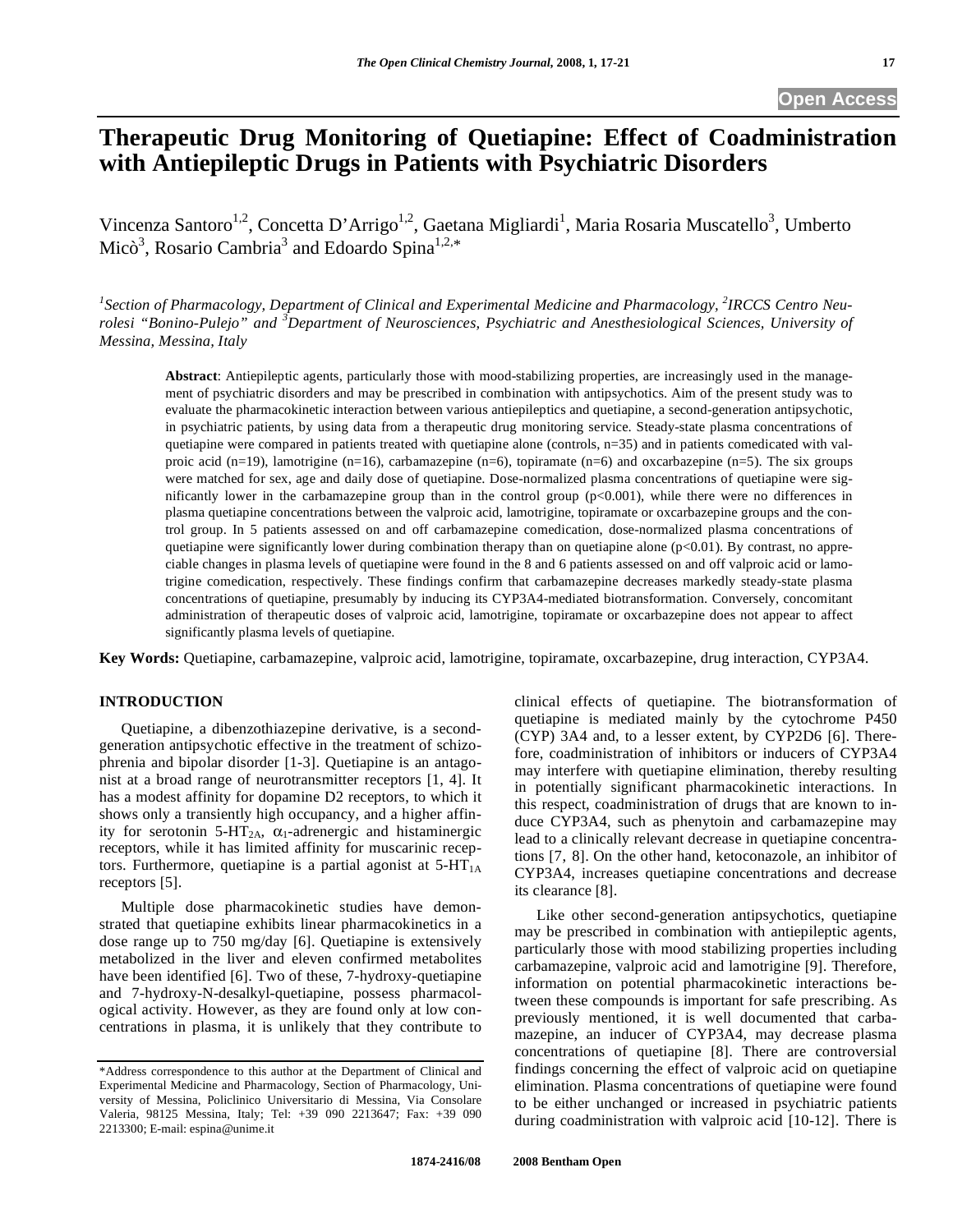limited or no information concerning the effect of lamotrigine and other antiepileptic agents that are also occasionally used to treat psychiatric disorders, such as topiramate and oxcarbazepine, on the pharmacokinetics of quetiapine [11, 13].

 Therapeutic drug monitoring (TDM) has been regarded as a valid tool to optimise pharmacotherapy in psychiatry [14]. In order to investigate the potential interaction between quetiapine and various antiepileptics, we analyzed plasma concentrations of quetiapine in psychiatric patients, derived from our routine TDM service.

# **PATIENTS AND METHODS**

# **Patients**

 Since January 2006, determination of plasma quetiapine concentration was included in our routine TDM service. Samples from patients treated with quetiapine alone or in combination with antiepileptic drugs over a period of 2 years (January 2006-December 2007) were considered for the study. In our TDM service blood samples are taken after at least one week on the same dose to assure steady-state concentrations. Samples for which the request forms did not include the daily dose of the antipsychotic and concomitant antiepileptic medications, time for the last dose and time of blood sampling were excluded. Samples were excluded if the patient was given concomitantly drugs known to inhibit or induce CYP3A4, with the exception of carbamazepine. Following these procedures, the final data set consisted of 138 plasma concentrations values from 87 psychiatric patients (49 females and 38 males, aged 23 to 60 years), most suffering from bipolar or schizoaffective disorder. The 87 patients were divided into 6 groups with respect to antiepileptic comedication: quetiapine monotherapy (n=35), quetiapine in combination with valproic acid (n=19), quetiapine with lamotrigine  $(n=16)$ , quetiapine with carbamazepine  $(n=6)$ , quetiapine with topiramate (n=6), and quetiapine with oxcarbazepine (n=5). When multiple samples were available from the same patient, only the first plasma concentration value was considered for the cross-sectional data analysis.

 In 8 patients from the valproic acid group, in 6 from the lamotrigine and in 5 patients from the carbamazepine group, plasma quetiapine concentrations could be also assessed before addition of antiepileptic comedication or at least 4 weeks after its discontinuation.

 Blood samples were drawn into heparinized tubes at 08.00 h (approximately 12 to 13 hours after the last dose of quetiapine). The plasma was kept frozen at -20 $^{\circ}$ C until assayed for quetiapine.

 The study protocol was approved by the Ethics Committee of Messina University Hospital.

# **Analytical Methods**

 Quetiapine was analyzed by a HPLC method developed in our laboratory. Briefly, to 1.0 ml plasma in a 15-ml tube were added 15 μl of the working internal standard (IS) solution (clozapine 10 μg/ml) and 1ml of NaOH 1 mol/l. The tubes were briefly mixed with a vortex and 4ml of extraction solvent (90:10 vol/vol *n*-hesane- diisopropyl ether) were added to samples. After 15 minutes of shaking at 300 cycles/min, the mixture was centrifuged at 3000g for 10 minutes. The organic phase was transferred to tubes containing 150 μl of phosphate buffer 0.1 mol/l pH 2.2, mixed at 300 cycles/min for 15 minutes and centrifuged at 3000g for 10 minutes. The organic layer was carefully discarded and 50 μl of the remaining aliquot (150 μl) was injected into the HPLC system. The chromatographic equipment was purchased from Shimadzu (Kyoto, Japan) and consisted of a Model LC 10Advp dual reciprocating pump coupled to a manual injector (Rheodyne 7725i) with a 50 μl fixed loop, a Model SPD 10AV UV-Vis detector with variable wavelength set at 278 nm and a Model SCL 10A System Controller. The chromatographic separation was performed using a  $C_{18}$  BDS-Hypersil analytical column (3μm, 100mm x 4.6mm ID). The mobile phase consisted of water-acetonitrile-methanol 70:25:5 vol/vol/vol, containing triethylamine 0.3% and 0.05 mol/l KH<sub>2</sub>PO<sub>4</sub> pH 2.53, adjusted with H<sub>3</sub>PO<sub>4</sub> (25%). The flow rate was 1ml/min at ambient temperature with an operating pressure of 12.0 MPa. The run time of the assay was 8 minutes and the drugs are well resolved with retention times of 4.6 for quetiapine and 6.7 minutes for clozapine. The method had a calibrated range of 5-600 ng/ml and linearity was shown through this interval. Recovery was determined at 7 different concentrations from 5 to 600 ng/ml and ranged from 80.8 to 96.5 % (89.6  $\pm$  5.7 %; mean  $\pm$  SD; n=5). Recovery of clozapine was  $89.6 \pm 4.1$  %. Precision of the method was quantified by calculating intraday and interday coefficients of variation (CVs). Within the range of concentrations investigated, intraday and interday CVs were less than 11.0% and 8.0%, respectively. Accuracy was expressed as percent error  $\frac{6}{9}$  which ranged from -0.6% to 17.6%. The limit of detection and the limit of quantification for quetiapine were 2 ng/ml and 5 ng/ml, respectively.

 As a measure of compliance with the most frequently coadministered antiepileptic medications, plasma concentrations of valproic acid and carbamazepine were determined by enzyme-multiplied immunoassay ( $\text{EMIT}^R$ ), while plasma levels of lamotrigine were determined by the HPLC method for risperidone described by Avenoso *et al*. [15] that allows co-extraction of lamotrigine. The limit of quantification for lamotrigine was 0.05 μg/ml.

# **Statistical Analysis**

 Analysis of variance was used to compare demographic and dosage data among the groups. Because of the wide range of quetiapine doses used in clinical settings, plasma concentrations of quetiapine were normalized for the dose by dividing the measured concentration (ng/ml) by the daily administered dose (mg). As plasma concentrations of quetiapine were not normally distributed, medians rather than means were calculated for the corresponding data sets and comparisons were carried out by using the Kruskal-Wallis non-parametric rank analysis of variance. The Mann-Whitney U-test was used for two-group comparisons, while the Wilcoxon signed-rank test was used for intraindividual comparisons. A p value of 0.05 or less was regarded as significant.

# **RESULTS**

 In the 87 patients included in the study, quetiapine dose ranged from 50 to 900 mg/day (mean dose  $\pm$  SD: 366  $\pm$  221 mg/day; median: 350 mg/day). Plasma concentrations of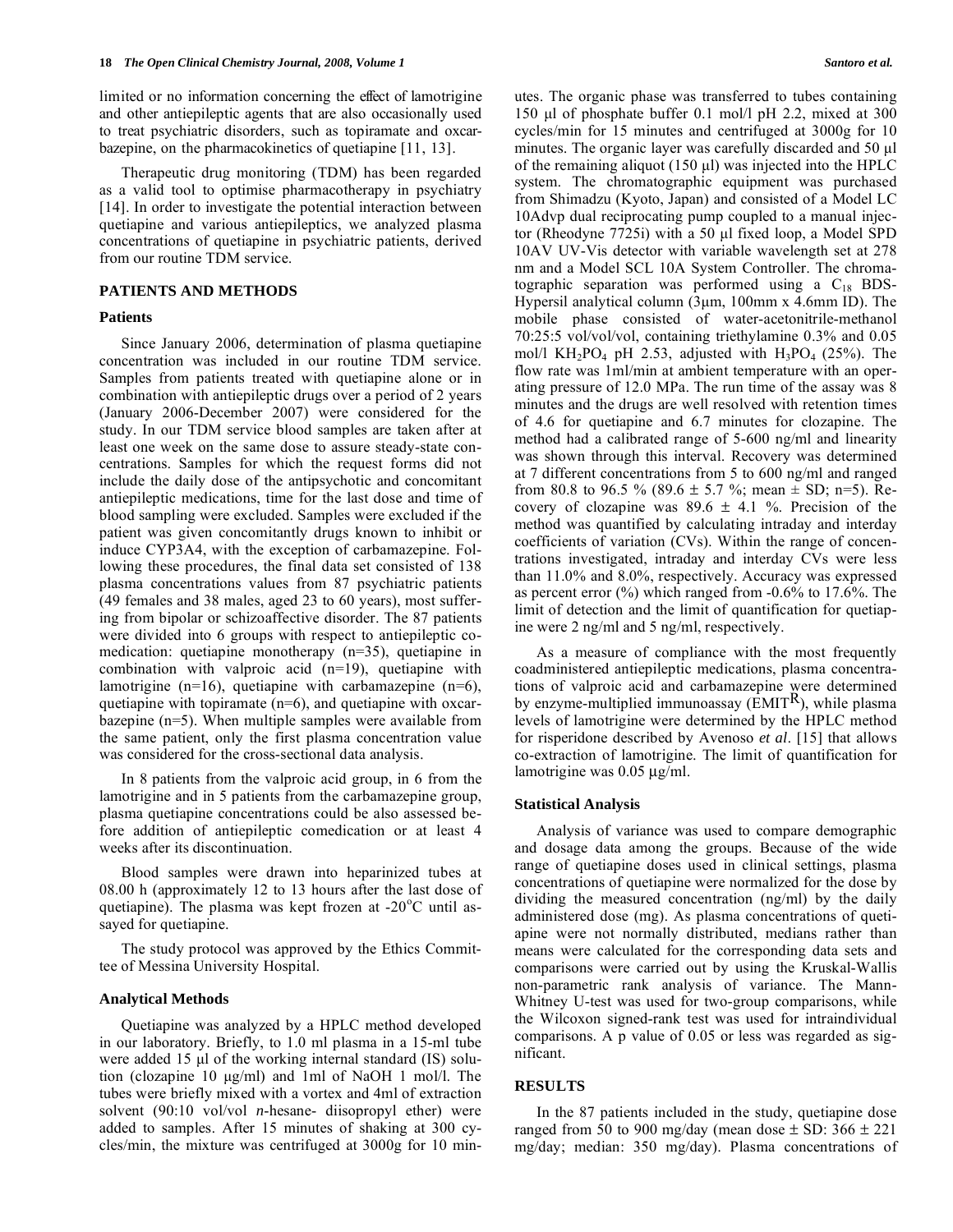quetiapine ranged from 5 to 484 ng/ml. Basic demographic data and dose-normalized plasma concentrations of quetiapine in the six groups are summarized in Table **1**. The six groups were matched for age, sex and daily dose of quetiapine (Table **1**).

 Dose-normalized steady-state plasma concentrations of quetiapine differ significantly among groups ( $p$ <0.05). When comparing each of the 5 groups on antiepileptic comedication with the quetiapine monotherapy group (control group), dose-normalized plasma concentrations of quetiapine were significantly lower in the carbamazepine group than in the control group  $(p<0.001)$ , while there were no differences in plasma quetiapine concentrations between the valproic acid, lamotrigine, topiramate or oxcarbazepine groups and the control group.

 Since quetiapine dosage was modified in the subgroups assessed on and off comedication, pharmacokinetic comparisons in these patients were also based on dose-normalized data. In the 5 patients assessed on and off carbamazepine comedication, plasma levels (means  $\pm$  SD) of quetiapine were significantly lower during combination therapy than on quetiapine alone (0.05  $\pm$  0.02 vs 0.22  $\pm$  0.07 ng/L per mg, p<0.01). By contrast, no appreciable changes in plasma levels of quetiapine were found in the 8 and 6 patients assessed on and off valproic acid or lamotrigine comedication, respectively. Dose-normalized plasma concentrations of quetiapine in individual patients assessed on and off comedication with carbamazepine, valproic acid or lamotrigine are shown in Fig. (**1**).

 Plasma concentrations of valproic acid ranged from 30 to 91 µg/ml, plasma concentrations carbamazepine from 5.2 and  $10.7 \mu g/ml$ , while those of lamotrigine ranged from to 0.8 to  $5.1 \mu g/ml$ .

#### **DISCUSSION**

 In view of the increasing use of antiepileptic agents in combination with new antipsychotics for the treatment of bipolar or schizoaffective disorder, the possibility of a pharmacokinetic interaction between these compounds needs to be investigated [16, 17].

 In the present study, by using data from a routine TDM service, plasma concentrations of quetiapine were found to be significantly lower (by approximately 80%) in patients concomitantly treated with carbamazepine as compared to patients on quetiapine monotherapy or receiving comedication with other antiepileptic agents such as valproic acid, lamotrigine, topiramate and oxcarbazepine. These findings from the cross-sectional investigation were reinforced by the results from subgroups of patients evaluated in the absence and in presence of antiepileptic comedication. In the five patients assessed on and off carbamazepine comedication, plasma concentrations of quetiapine decreased when carbamazepine was added or increased when it was discontinued, while no major modifications in quetiapine levels were observed in patients with or without valproic acid (8 pts.) or lamotrigine (6 pts.).

 In agreement with previous evidence from pharmacokinetic and drug monitoring studies [8, 11, 18], our findings confirm that carbamazepine may cause a prominent decrease in plasma concentrations of quetiapine. The change in antipsychotic drug levels during carbamazepine coadministration is likely explained by enzyme induction. Carbamazepine is a potent inducer of various CYPs including CYP3A4 which is the major isoform involved in the biotransformation of quetiapine [19]. In this respect, carbamazepine has been reported to reduce the plasma concentrations of a number of first-generation (i.e., haloperidol and chlorpromazine) and second-generation antipsychotics (i.e., clozapine, risperidone, olanzapine and ziprasidone) [20, 21]. Admittedly, as quetiapine is also metabolized *via* CYP2D6, the inducing effect of carbamazepine might be mediated, at least partially, by CYP2D6. However, in contrast to all other CYPs involved in drug metabolism, CYP2D6 does not appear to be inducible [22]. The marked decrease in antipsychotic levels caused by carbamazepine may have important clinical implications as it could result in decreased therapeutic efficacy. Larger doses of quetiapine may be required to achieve or to

**Table 1. Demographic Data and Plasma Concentrations of Quetiapine in Patients Treated with Quetiapine Alone (Controls, n=35) or in Combination Valproic Acid (n=19), Lamotrigine (n=16), Carbamazepine (n=6), Topiramate (n=6) or Oxcarbazepine (n=5). Results are Expressed as Means** ± **SD or Medians (Ranges are in Brackets)** 

|                                                                              | <b>Ouetiapine Mono-</b>  | <b>Quetiapine and</b>   | <b>Ouetiapine and</b>   | <b>Ouetiapine and</b>                | <b>Ouetiapine and</b>   | <b>Ouetiapine and</b>   |
|------------------------------------------------------------------------------|--------------------------|-------------------------|-------------------------|--------------------------------------|-------------------------|-------------------------|
|                                                                              | therapy                  | <b>Valproic Acid</b>    | Lamotrigine             | Carbamazepine                        | <b>Topiramate</b>       | Oxcarbazepine           |
|                                                                              | $(n=35)$                 | $(n=19)$                | $(n=16)$                | $(n=6)$                              | $(n=6)$                 | $(n=5)$                 |
| Men/women                                                                    | 16/19                    | 8/11                    | 7/9                     | 3/3                                  | 2/4                     | 2/3                     |
| Age $(yrs)$                                                                  | $39.3 \pm 8.8$           | $39.4 \pm 9.4$          | $41.3 \pm 9.1$          | $40.8 \pm 11.3$                      | $41.5 \pm 9.8$          | $42.8 \pm 10.4$         |
| Daily dose of                                                                | $378 + 226$              | $343 \pm 232$           | $355 \pm 205$           | $458 \pm 280$                        | $342 \pm 235$           | $315 \pm 169$           |
| quetiapine (mg)                                                              | $(50-900)$               | $(50-800)$              | $(75-800)$              | $(100-900)$                          | $(50-750)$              | $(75-500)$              |
| Daily dose of                                                                | $\overline{\phantom{a}}$ | $958 + 271$             | $194 + 54$              | $733 + 207$                          | $208 + 66$              | $1080 + 164$            |
| antiepileptic (mg)                                                           |                          | $(500-1500)$            | $(100-300)$             | $(400-1000)$                         | $(100-300)$             | $(900-1200)$            |
| Dose-normalized plasma<br>concentrations of quetiapine<br>$(ng/ml)/(mg)^{a}$ | 0.16<br>$(0.06 - 0.74)$  | 0.17<br>$(0.08 - 0.65)$ | 0.17<br>$(0.07 - 0.43)$ | 0.04 <sup>b</sup><br>$(0.01 - 0.07)$ | 0.16<br>$(0.12 - 0.24)$ | 0.15<br>$(0.11 - 0.27)$ |

a Significant difference among groups (p<0.05, Kruskal-Wallis test).

 $b$  p<0.001 vs quetiapine monotherapy (Mann-Whitney U-test).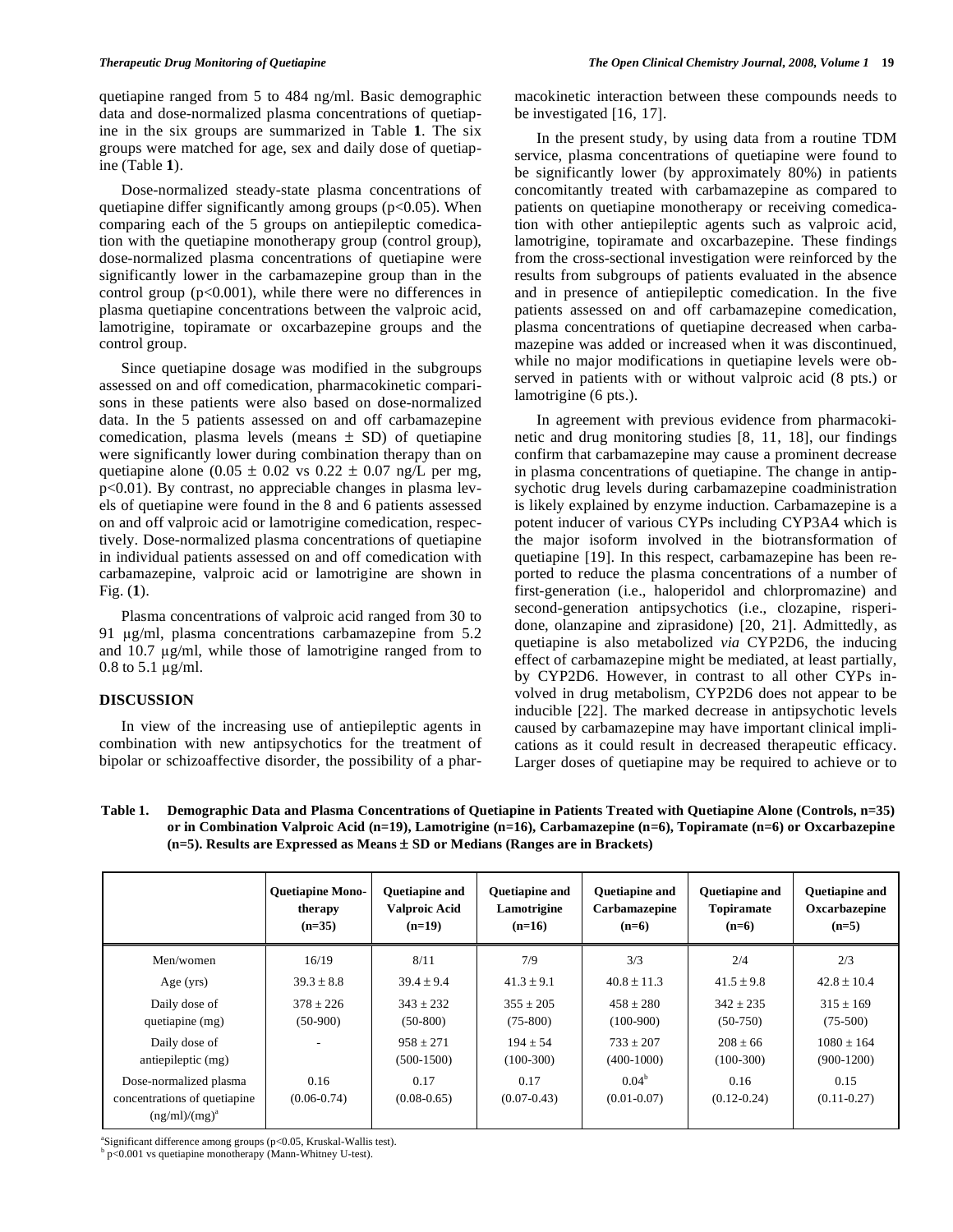

**Fig. (1).** Dose-normalized plasma concentrations of quetiapine in individual patients assessed on and off comedication with carbamazepine (upper panel), valproic acid (middle panel) or lamotrigine (lower panel). \*p<0.01 vs off-comedication period (Wilcoxon signed-rank test).

maintain antipsychotic effect when the drug is used in combination with carbamazepine. Interestingly, in this study, patients of the carbamazepine group were prescribed a quetiapine dose slightly higher than other groups.

 In the current study, concomitant treatment with valproic acid, given at dosages up to 1500 mg/day, had minimal and not significant effects on plasma concentrations of quetiapine. Aichorn *et al*. [12] reported that comedication with valproate in 9 patients was associated with a 77% increase in plasma levels of quetiapine, an effect that was attributed to inhibition of CYP3A4. Although valproic acid is a broadspectrum metabolic inhibitor, *in vitro* studies in human liver microsomes have documented that it is only a weak inhibitor of CYP3A4 [23]. Consistent with our findings and this biochemical evidence, data from a formal kinetic investigation in psychiatric patients [10] and from a routine TDM service [11] have indicated that valproic acid does not affect significantly quetiapine pharmacokinetics.